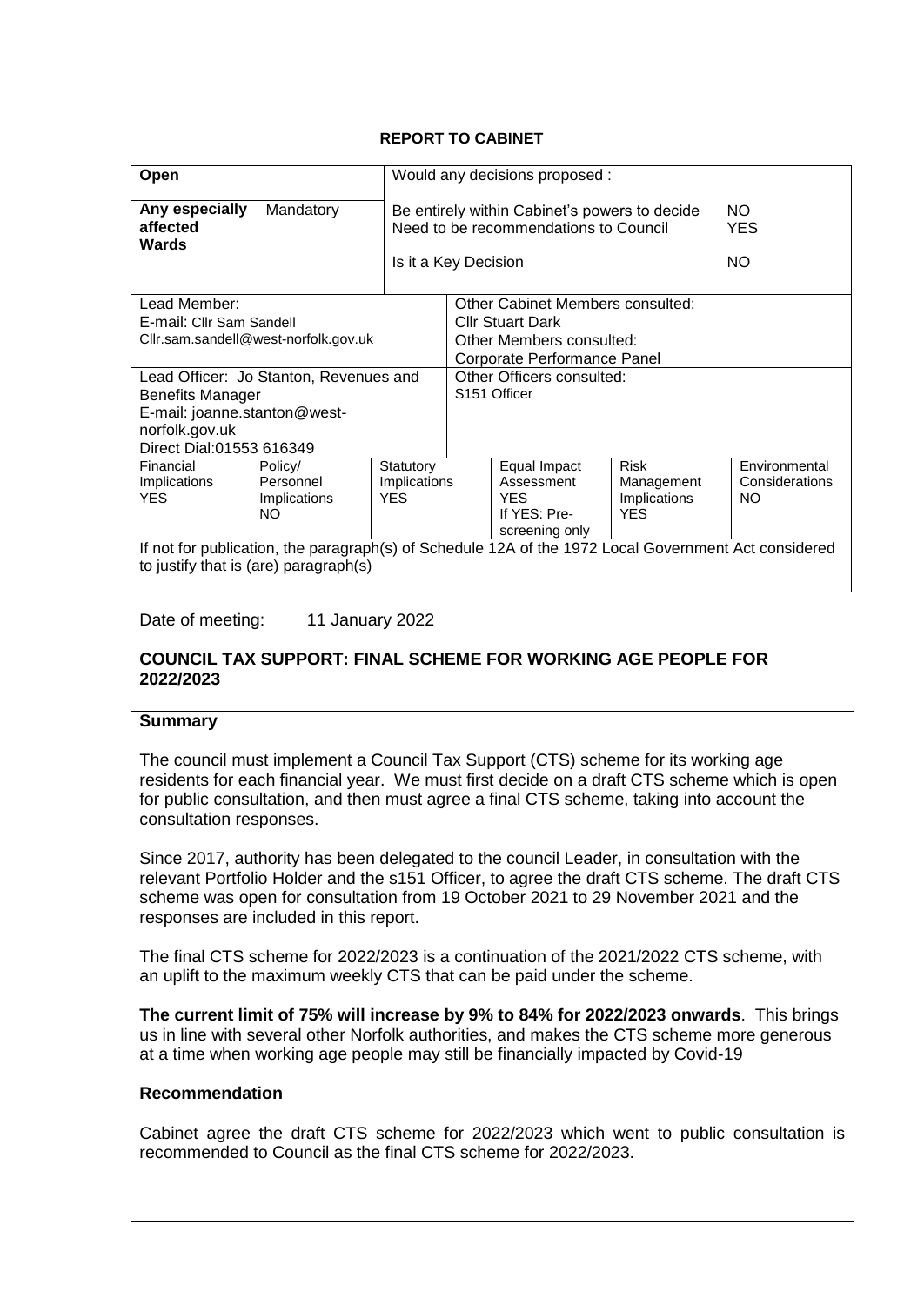#### **Reason for Decision**

To ensure a CTS scheme for working age people for 2022/2023 is agreed by full Council by 11 March 2022.

#### **1. Introduction**

- 1.1. Council Tax Support (CTS) is a reduction awarded to people on low incomes to help with the cost of their council tax bill. Since 2013 each district council is responsible for its own CTS scheme for working age people, and must review and agree the scheme each year. The CTS Scheme for 2022/2023 must be agreed by full Council by 11 March 2022, although in practice it needs to be agreed by January 2022 as it forms part of the taxbase and budget setting process.
- 1.2. The draft CTS scheme was agreed by a delegated decision earlier in the year and has been open to public consultation. This report details the results of the consultation, the comments made and the recommended final CTS Scheme for 2022/2023.
- 1.3. Details on the CTS scheme can be found on our website at [https://www.west-norfolk.gov.uk/info/20019/council\\_tax\\_support.](https://www.west-norfolk.gov.uk/info/20019/council_tax_support)

## **2. Background**

- 2.1. When deciding our CTS scheme for working age customers we must first consult with our major preceptors, then decide a draft CTS scheme to go to public consultation. Once the consultation has closed the final CTS scheme for the next year must then be agreed by full Council.
- 2.2. Our working age CTS scheme principles have remained largely unchanged since the scheme started in 2013, and are included at Appendix B. They are based on the rules for the old Council Tax Benefit scheme prior to 2013 and use many of the same principles as the ongoing Housing Benefit scheme. This makes the scheme easier for our customers to understand, and simpler to administer.
- 2.3. Since 2013 the working age CTS scheme rules have been amended to reflect wider welfare reform changes, including amendments to the Housing Benefit rules and the introduction of Universal Credit in 2018. There have been fewer changes in recent years as the pace of welfare reform has slowed. There have been no significant welfare reform changes in the current year that need to be reflected in our CTS scheme for 2022/2023.
- 2.4. CTS for pension age people is paid under national regulations. We are responsible for the administration of the pension age scheme, and we meet the cost of these claims, however central government is responsible for the rules of the scheme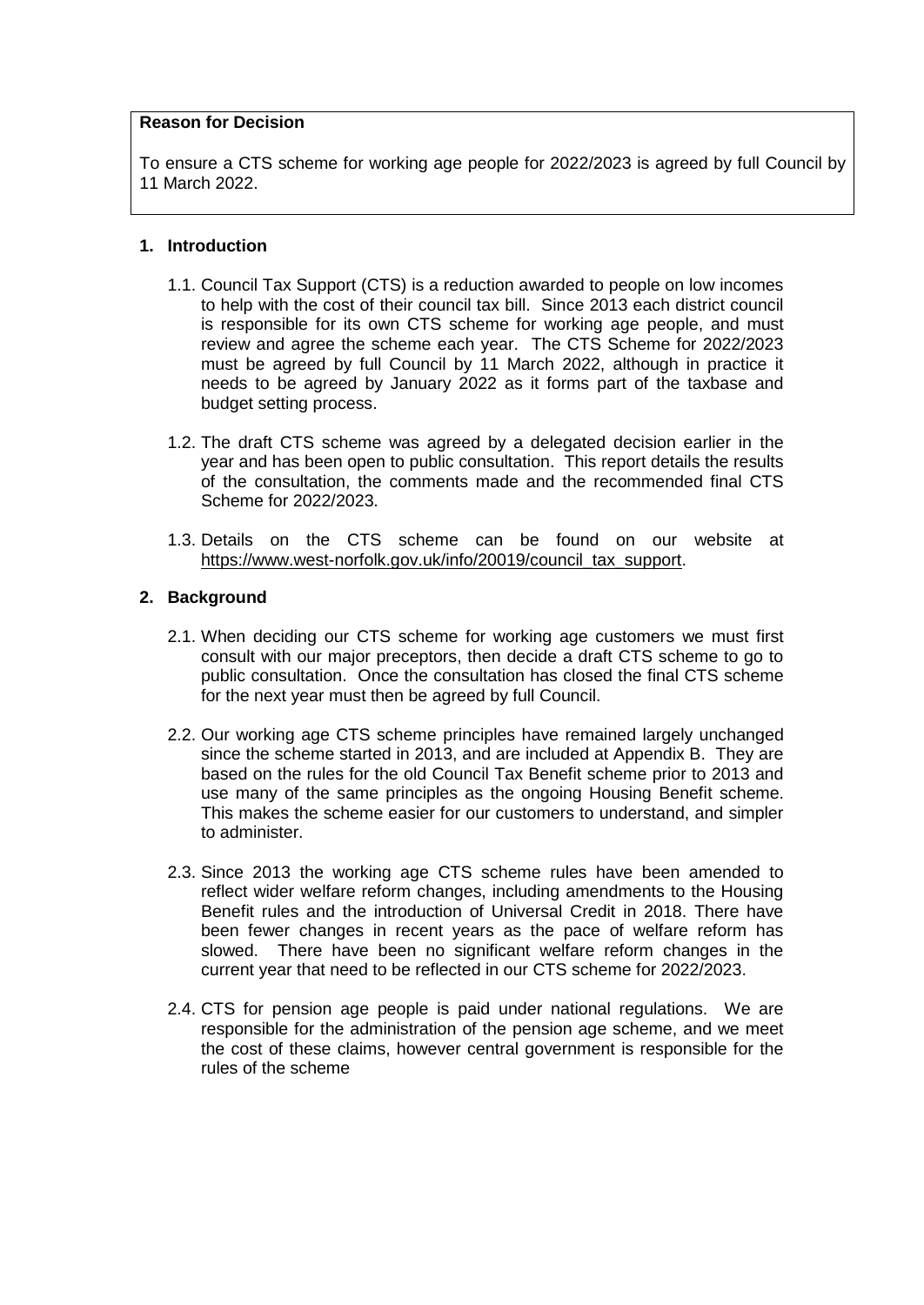#### **3. The Current Council Tax Support Scheme - 2021/2022**

- 3.1. The principles of the current CTS scheme for 2021/2022 are included at Appendix B.
- 3.2. The CTS scheme uses the same calculation method as the old Council Tax Benefit scheme (which ended in 2013) and the CTS scheme for pension age people. A person's total household income is assessed against an allowed amount which is based on their circumstances. If their income is less than the allowed amount, they receive the maximum amount of CTS payable under the scheme. If their income is more than the allowed amount, the maximum CTS is reduced by 20p for every £1 over the amount allowed.
- 3.3. For 2021/2022 the maximum amount of CTS payable for a working age person who is not in a protected group is limited to 75% of their weekly council tax bill. For example, if their weekly council tax bill is £10 the maximum CTS they can receive is £7.50.
- 3.4. There are a number of people who are in a protected group and receive a higher amount of CTS due to their circumstances, including those receiving a Disability Premium, Carer's Allowance or who are responsible for a child under the age of five. Pension age people are paid under a national set of rules and are unaffected by any changes to our CTS scheme. These groups are also not subject to the limit on the maximum amount of CTS.

## **4. Options Considered**

- 4.1. We can consider changes to the principles of the existing CTS scheme, for example to award people more CTS by increasing the maximum weekly council tax bill that is paid under the scheme. At present we pay up to 75% of the weekly council tax bill for non-protected groups but this can be changed. A more generous scheme would increase the incomes of local residents but would reduce our taxbase, raising the cost to us and our precepting authorities. Estimates of the additional costs for increasing the levels of support are shown at Appendix C. This extra cost would have to be found from within the existing budgets for each of the authorities.
- 4.2. Alternatively, we could consider reducing the cost of the CTS scheme by reviewing the Protected Groups as listed in Appendix B (with the exception of Pension Age people). We could consider removing some or all of the protections and only paying up to a certain percentage of the weekly council tax bill. To remove all the protections would lower the cost of our scheme by an estimated £1,081,000, reducing the cost to us and our preceptors. However, it would mean that people in the Protected Groups no longer benefit from a more generous CTS scheme and will pay more council tax. Full details of the costs for each of the Protected Groups are shown at Appendix D.
- 4.3. There are also alternative CTS scheme models that can be considered for our working age scheme, such as a banded discount scheme, where a set percentage discount is awarded based on a person's income and household. However, moving to an alternative model will involve significant changes and financial disruption for our customers, and inevitably there will be winners and losers. It would also mean the rules for working age customers were different to those for pension age customers, and different to the rules for Housing Benefit.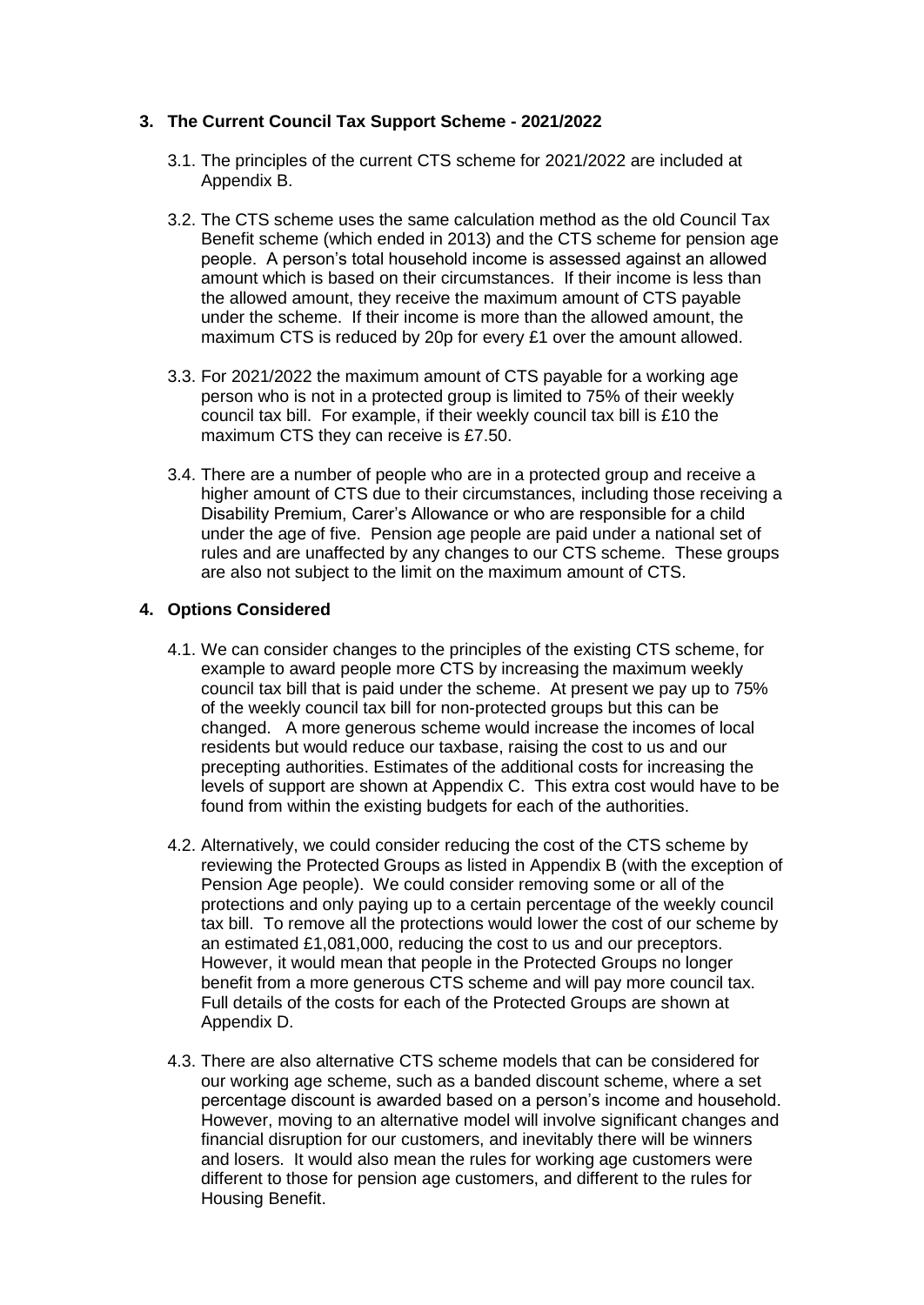#### **5. The 2022/2023 CTS Scheme**

- 5.1. The CTS scheme for 2022/2023 is a continuation of the 2021/2022 scheme with an increase to the limit on the maximum amount of CTS.
- 5.2. Following a review of CTS Schemes for the other Norfolk authorities the maximum amount of the council tax bill covered by the scheme for working age people not in a protected group will **rise by 9% from 75% to 84% from 1 April 2022**. This brings us more in line with other CTS schemes across Norfolk and is the same as the proposed limit for Broadland Council and South Norfolk Council for 2022/2023.
- 5.3. The current and proposed CTS Scheme limits for 2022/2023 for the other Norfolk authorities are shown below:

|                       |               | 2021/2022 2022/2023 |         |
|-----------------------|---------------|---------------------|---------|
|                       | <b>Actual</b> | <b>Proposal</b>     | Change  |
| <b>BCKLWN</b>         | 75.0%         | 84.0%               | 9.0%    |
| <b>Broadland</b>      | 83.0%         | 84.0%               | 1.0%    |
| South Norfolk         | 85.0%         | 84.0%               | $-1.0%$ |
| <b>Great Yarmouth</b> | 91.5%         | 91.5%               | $0.0\%$ |
| <b>Norwich</b>        | 100.0%        | 100.0%              | 0.0%    |
| <b>Breckland</b>      | 91.5%         | 91.5%               | 0.0%    |
| North Norfolk         | 91.5%         | 91.5%               | 0.0%    |

- 5.4. The change will reduce the amount of council tax that working age people who are not in a protected group will pay. For example:
	- o John and Jackie are a couple receiving Universal Credit. They live in a Band B property in King's Lynn and their weekly council tax bill is £28.92.
	- o Under our current scheme 75% of their council tax bill is covered by CTS. They receive £21.69 a week in CTS and pay £7.23 a week towards their council tax bill.
	- o The proposed changes mean 84% of their council tax bill is covered by CTS. They would receive £24.30 a week in CTS and would pay £4.62 a week towards their council tax bill.
- 5.5. Customers who are in a protected group, including those who have reached pension age, are not subject to the weekly maximum council tax limit, and can receive up to 100% CTS. A full breakdown of the working age people in the protected groups is shown at Appendix D. 66% of the working age caseload are in a protected group, and of these the majority (43%) are protected as they receive Personal Independence Payment. The next biggest protected group (25%) are households with a child under the age of five.
- 5.6. Pension age people account for 45% of our CTS caseload around 4,500 claims. Working age people account for the other 55%, and of these around 3,500 claims (63%) are in a protected group so do not have the CTS limit applied. This leaves just under 2,000 people who are working age but not in a protected group, who are then subject to the maximum CTS limit and will benefit from the 9% increase to this limit.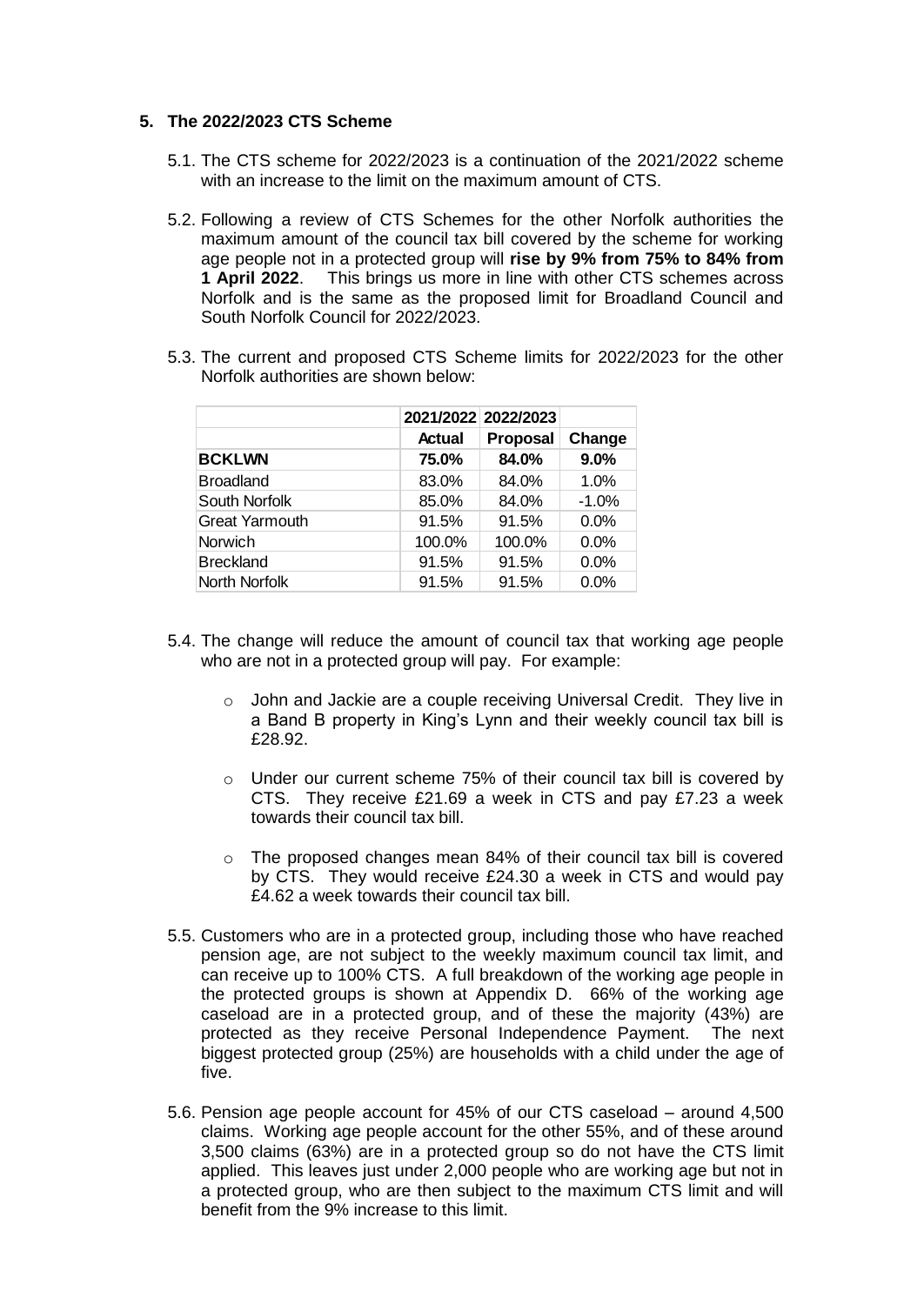5.7. An analysis of this group is shown below. 40% of people in this group are working, and 40% have children over the age of five. The majority are in the lowest council tax bands.

| Total |     | <b>Working Not working</b> |
|-------|-----|----------------------------|
| 156   | 62  | 94                         |
| 131   | 87  | 44                         |
| 650   | 322 | 328                        |
| 1,022 | 312 | 710                        |
| 1,959 | 783 | 1,176                      |
|       |     | 60%                        |
|       |     | 40%                        |

| <b>Council Tax Band</b>             | <b>Total</b> |
|-------------------------------------|--------------|
| Д                                   | 1,350        |
| B                                   | 395          |
| $\overline{C}$                      | 142          |
| $\overline{D}$                      | 55           |
| $\frac{\overline{E}}{\overline{F}}$ | 13           |
|                                     | 2            |
| $\overline{\mathsf{G}}$             | 2            |
|                                     | 1,95         |

5.8. The draft CTS scheme was open for consultation between 19 October 2021 and 29 November 2021. The consultation responses are reviewed at section 6 and Appendix E.

## **6. Council Tax Support Consultation**

- 6.1. The CTS consultation was primarily available via the council's website and as a paper form if requested. Online responses were encouraged as data can be electronically logged and collated. The consultation opened on 19 October 2021 and was publicised through social media, council emails, newsletters, Members and parish clerks.
- 6.2. The consultation closed on 29 November 2021. 14 responses were received, up from 6 responses last year. The responses are included in full at Appendix E.
- 6.3. Norfolk County Council have responded to all Norfolk authorities requesting a consistent scheme across the different authorities. A copy of their letter is included at Appendix E. They raise three key areas in their letter:
	- A savings limit of £6,000 this is already part of our scheme,
	- $\bullet$  Limit support to Band D the table at 5.7 shows only 17 claims are in band E or higher so this change would have very little financial benefit, and
	- A 75% maximum council tax limit our CTS Scheme for 2022/2023 has a limit of 84%
- 6.4. The majority of people who responded agreed with keeping the CTS Scheme, and with increasing the level of support to 84%. The majority also agreed that the increased cost of the scheme should be funded as proposed from within existing income (see paragraph 8.4).

## **7. Corporate Priorities**

- 7.1. The CTS scheme supports Corporate Priority 1 Provide important local services within our available resources.
- 7.2. Due to the budget setting timetable we must agree a CTS scheme for working age people for the 2022/2023 year by January 2022.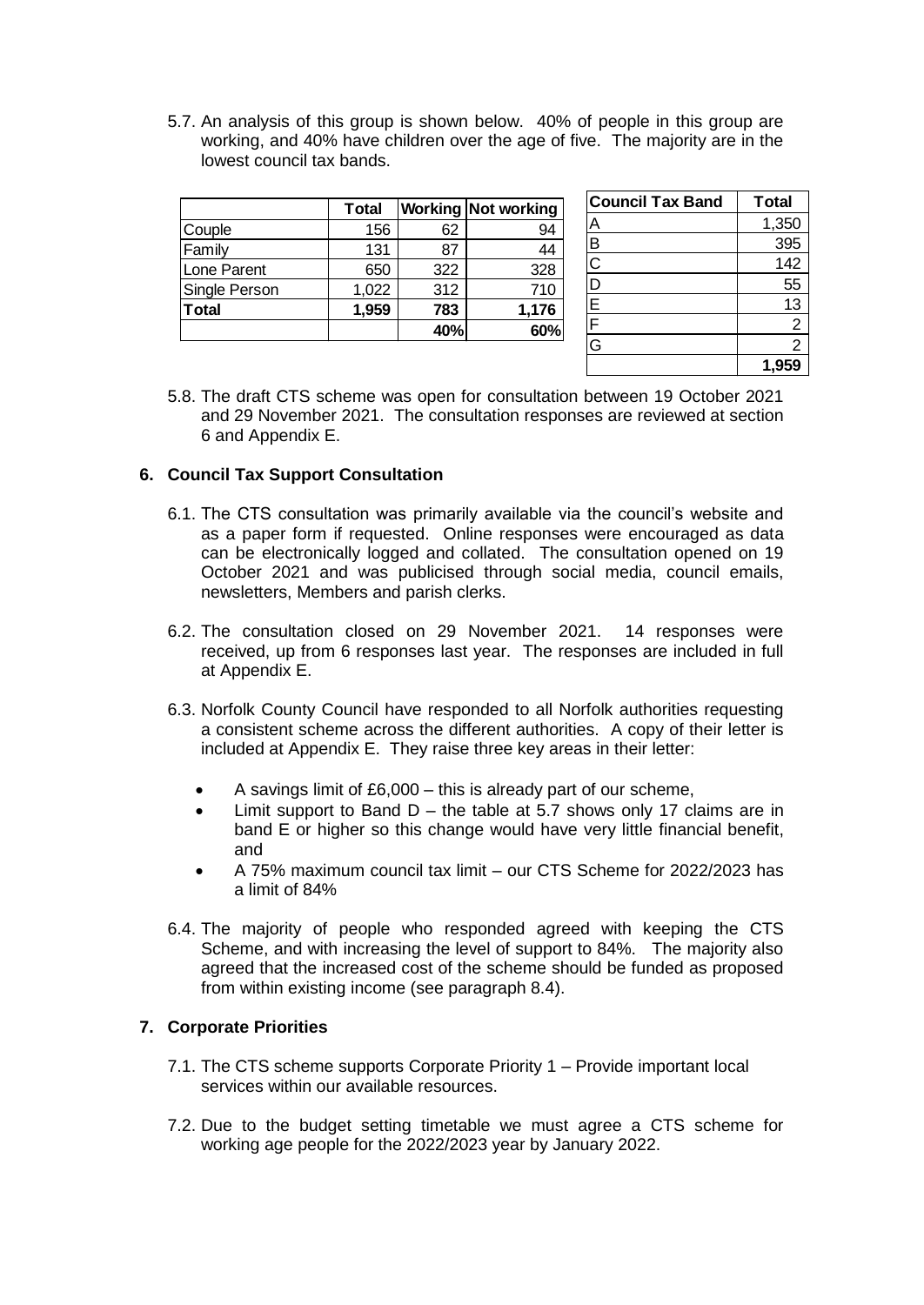#### **8. Financial Implications of Proposal**

- 8.1. Increasing the maximum amount of council tax that can be paid under the CTS scheme from 75% to 84% has financial implications. As CTS is a discount it forms part of the council's taxbase calculations. Estimates show that increasing the generosity of the scheme will reduce the taxbase by around 85 band D properties. This is equal to just under £11,500 of annual council tax income for the borough.
- 8.2. Indicative figures for the extra cost of raising the maximum CTS limit to 84% are shown below. Figures for other options, including a limit of 100%, are shown at Appendix C. These figures relate to working age CTS claims only:

|   |          |   | 84%        |
|---|----------|---|------------|
|   |          |   | £5,177,248 |
|   |          |   | £5,343,520 |
|   |          | £ | 166.272    |
|   |          |   |            |
|   |          |   |            |
|   | 75.41%   | £ | 125,386    |
|   | 14.23%   | £ | 23,661     |
|   | 6.91%    | £ | 11,489     |
|   |          |   | 5,736      |
|   |          | £ | 166,272    |
|   |          |   |            |
|   |          |   |            |
| £ | 1.953.22 |   | 85.1       |
|   |          |   | 3.45% $E$  |

 *Based on actuals at 21 September 2021*

- 8.3. Increasing the maximum CTS limit increases the cost to all the preceptors, including Norfolk County Council and the Police and Crime Commissioner. Raising the limit to 84% brings us into line with several other Norfolk authorities whilst remaining financially prudent.
- 8.4. The overall taxbase figures for the forthcoming financial year are currently being prepared. There has been strong growth in the taxbase, mostly due to an increase in new domestic properties being added to the council tax list. The proposed taxbase for 2022/2023 shows growth ahead of the taxbase estimates in the Financial Plan and this growth will be sufficient to offset the loss in the taxbase caused by changes to the CTS scheme.

## **9. Current Financial Implications**

9.1. As at 1 December 2021 the total cost of our 2021/2022 CTS scheme is £9.865m across 9,842 claims. CTS reduces our taxbase by the equivalent of 5,051 band D properties. This reduction in taxbase is equal to a cost of £681,228 to the borough council (5,051 x £134.87). £329,353 of this cost is for the CTS scheme for pension age people, paid under the national regulations. We have no powers to alter this element of the scheme or the associated costs.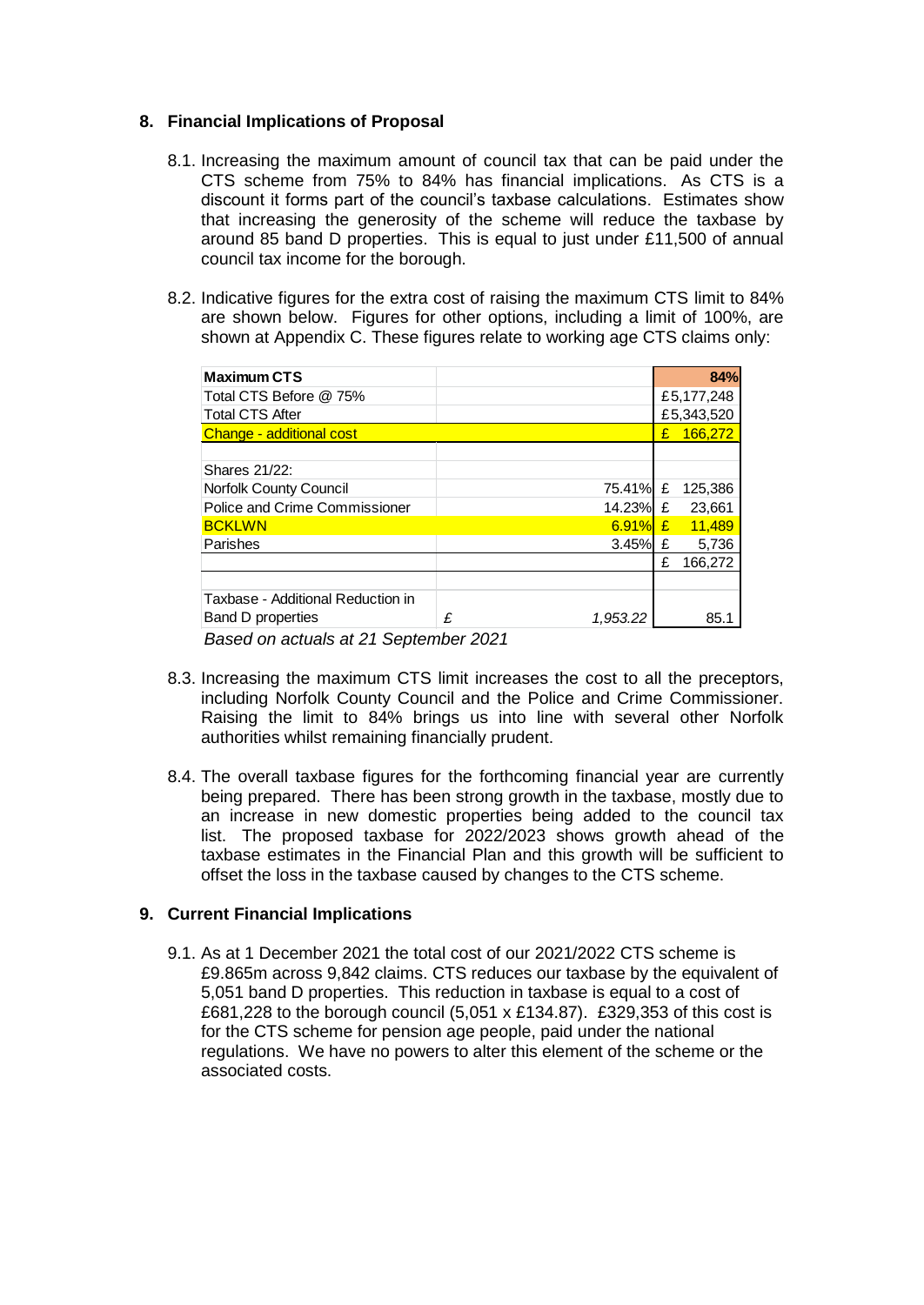|                           | <b>Claims</b>  | <b>Total Cost</b> | Average<br><b>Cost Per</b><br>Claim |
|---------------------------|----------------|-------------------|-------------------------------------|
| <b>Pension Age Claims</b> | 4,494<br>(46%) | £4.77m<br>(47%)   | £1,061                              |
| <b>Working Age Claims</b> | 5,356<br>(54%) | £5.096m<br>(53%)  | £950                                |
| <b>Total</b>              | 9,990          | £9.97m            | £998                                |

- 9.2. We have also awarded £306,000 in council tax Hardship Relief for 2021/2022, which is fully funded by a government grant so does not affect the taxbase.
- 9.3. A rise in the number of working age CTS claims will increase the cost of the scheme and the impact on the council's taxbase. At present the cost of the CTS scheme is within the predictions in the Financial Plan and this is monitored weekly to identify any changes.

## **10. Any other Implications/Risks**

- 10.1. The coronavirus pandemic has made a significant impact on the economy and the jobs market. Businesses closed and employees were made redundant. The pandemic caused an increase in our caseload, although it remained within the taxbase estimates in the Financial Plan.
- 10.2. We are currently seeing a reduction in the caseload to pre-pandemic levels as the economy improves, but we are now heading into the winter season and the impact Covid-19 and any new variants and government restrictions may have is not yet clear. The furlough scheme ended in September 2021 which may also contribute to further demand for welfare benefits.
- 10.3. Increasing the maximum amount of council tax we will pay under our scheme will increase the incomes of working age people as they will have more of their council tax bill covered by CTS. The impact of Covid-19 is likely to continue into 2022/2023 and making our scheme more generous will help those on low incomes who are likely to have experienced more of a financial impact.
- 10.4. The impact of the CTS scheme is, and will continue to be, reviewed monthly and is reported in the Members Bulletin in October each year.

## **11. Equal Opportunity Considerations**

11.1. The pre-screening Equality Impact Assessment (EIA) is included at Appendix A. A full EIA was completed as part of the Cabinet Report of 7 September 2016. As the changes to the scheme since then and for 2022/2023 are minor and positive so no further assessment has been completed.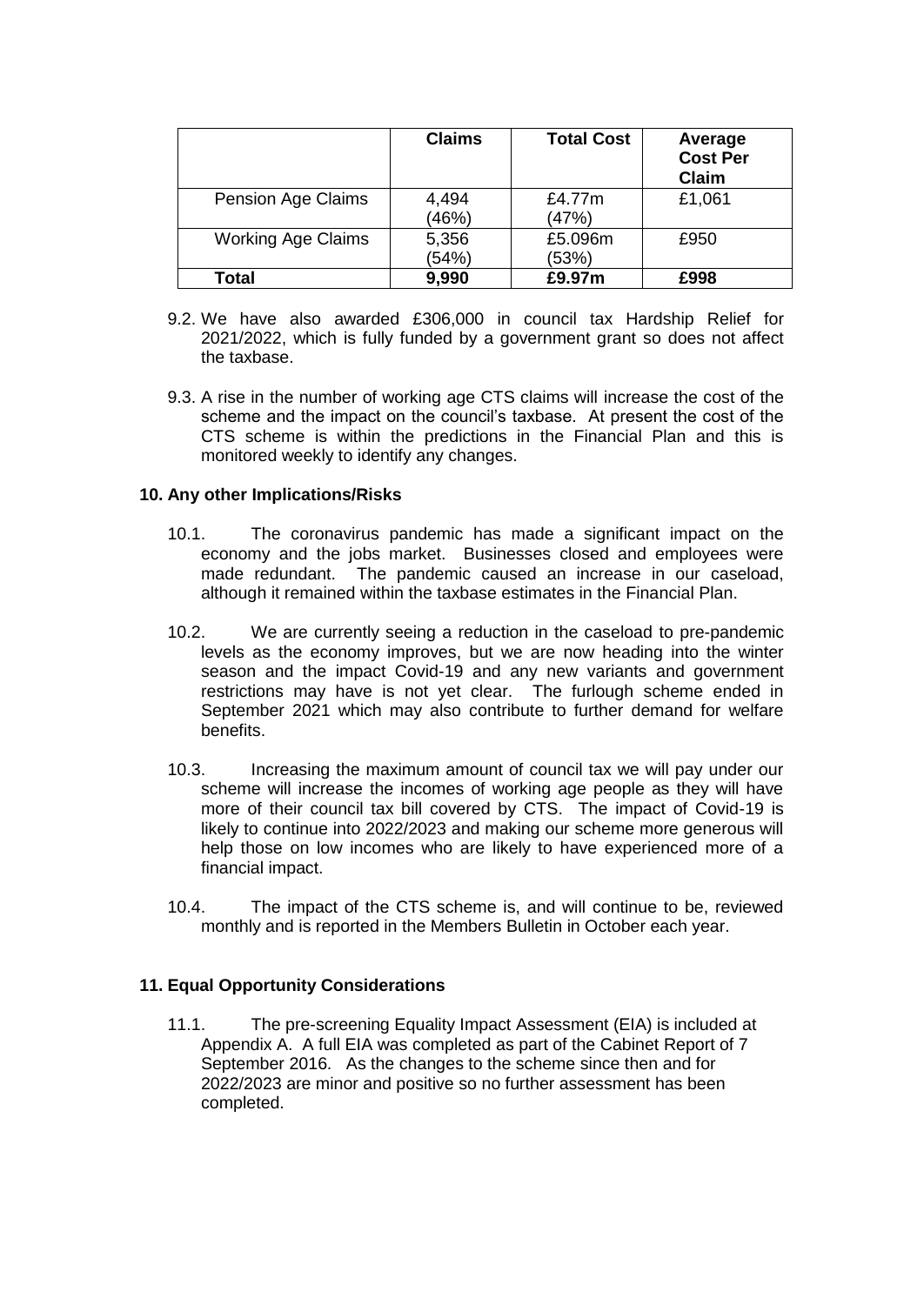## **12. Consultation**

12.1. The draft CTS scheme for 2022/2023 was open to public consultation<br>from 19 October 2021 to 29 November 2022. The full results are from 19 October 2021 to 29 November 2022. summarised at section 6. and included in full at Appendix E.

#### **13. Conclusion**

13.1. Cabinet is asked to agree that the draft CTS scheme for 2022/2023 which went to public consultation is recommended and full Council as the final CTS scheme for 2022/2023.

#### **14. Personnel Implications**

14.1. None

#### **15. Environmental Considerations**

15.1. None

#### **16. Statutory Considerations**

16.1. The council is required to agree a CTS Scheme for the 2022/2023 financial year by 11 March 2022, although in practice it has to be agreed by January 2022 as it forms part of the council's taxbase and budget setting process.

#### **17. Declarations of Interest / Dispensations Granted**

17.1. None

## **18. Background Papers**

18.1. None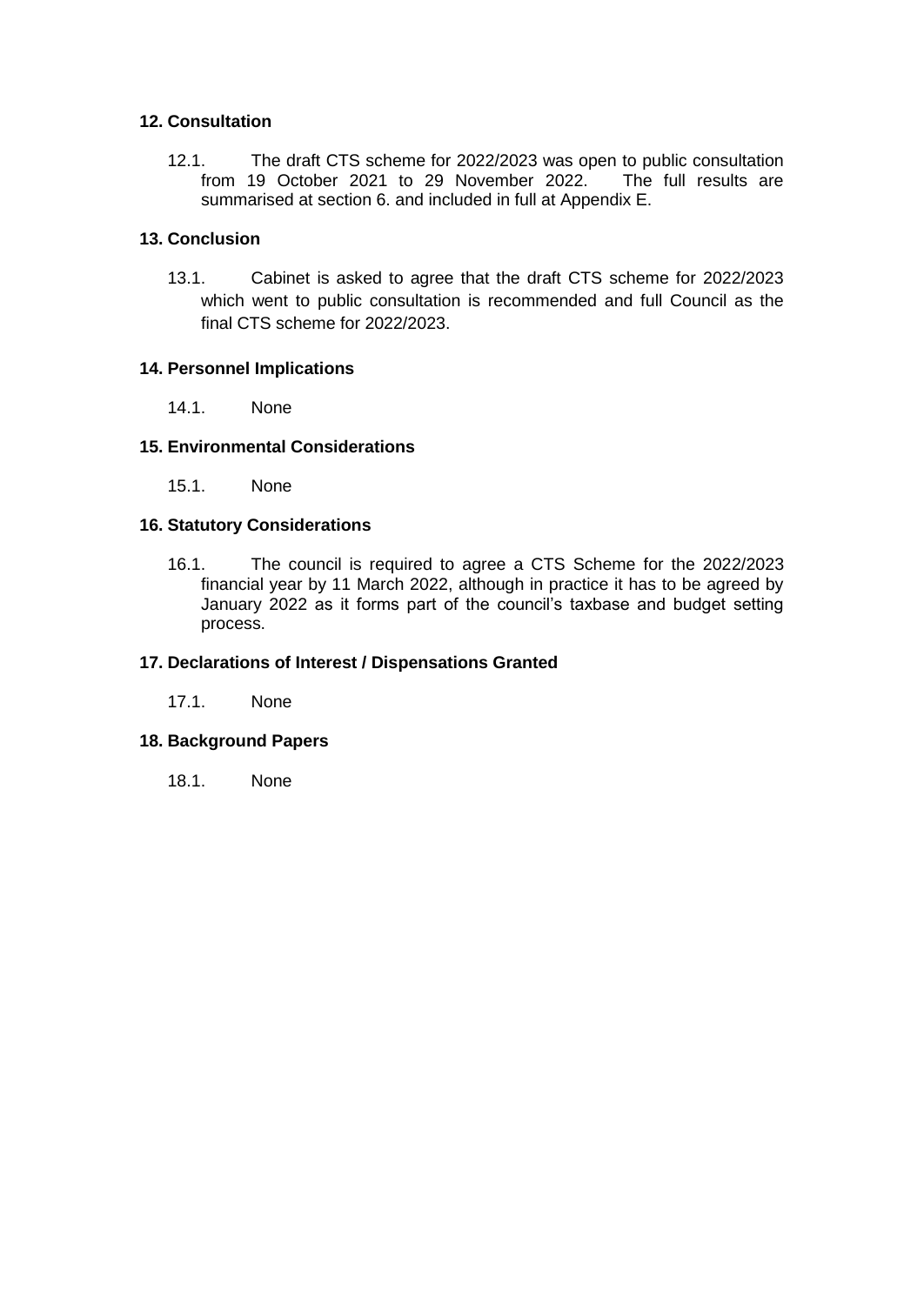| <b>Appendix A: Pre-Screening Equality Impact</b><br><b>Assessment</b>                                                                                                                                                                                                                                | Borough Council of<br>King's Lynn &<br><b>West Norfolk</b>                                                                                                                                                                |                                                         |                                                                                             |            |            |        |  |  |  |  |
|------------------------------------------------------------------------------------------------------------------------------------------------------------------------------------------------------------------------------------------------------------------------------------------------------|---------------------------------------------------------------------------------------------------------------------------------------------------------------------------------------------------------------------------|---------------------------------------------------------|---------------------------------------------------------------------------------------------|------------|------------|--------|--|--|--|--|
| Name of policy/service/function                                                                                                                                                                                                                                                                      |                                                                                                                                                                                                                           | Local Council Tax Support Scheme 2022/2023              |                                                                                             |            |            |        |  |  |  |  |
| Is this a new or existing policy/<br>service/function?                                                                                                                                                                                                                                               |                                                                                                                                                                                                                           | Continuation of, and updates to, an existing Policy     |                                                                                             |            |            |        |  |  |  |  |
| Brief summary/description of the main aims of<br>Policy being screened.<br>Please state if this policy/service is rigidly<br>constrained by statutory obligations                                                                                                                                    | Council Tax Support is a discount given to residents on a<br>low income to help with the cost of their council tax bill.<br>The council is free to agree its own local scheme for the<br>discount for working age people. |                                                         |                                                                                             |            |            |        |  |  |  |  |
| Question                                                                                                                                                                                                                                                                                             | <b>Answer</b>                                                                                                                                                                                                             |                                                         |                                                                                             |            |            |        |  |  |  |  |
| 1. Is there any reason to believe that the<br>policy/service/function could have a specific<br>impact on people from one or more of the<br>following groups according to their different<br>protected characteristic, for example,                                                                   |                                                                                                                                                                                                                           |                                                         | Positive                                                                                    | Negative   | Neutral    | Unsure |  |  |  |  |
| because they have particular needs,                                                                                                                                                                                                                                                                  | Age                                                                                                                                                                                                                       |                                                         | $\sqrt{}$                                                                                   |            |            |        |  |  |  |  |
| experiences, issues or priorities or in terms of<br>ability to access the service?                                                                                                                                                                                                                   | <b>Disability</b>                                                                                                                                                                                                         |                                                         | $\sqrt{}$                                                                                   |            |            |        |  |  |  |  |
|                                                                                                                                                                                                                                                                                                      | Gender                                                                                                                                                                                                                    |                                                         |                                                                                             |            | $\sqrt{ }$ |        |  |  |  |  |
| Please tick the relevant box for each group.                                                                                                                                                                                                                                                         | Gender Re-assignment                                                                                                                                                                                                      |                                                         |                                                                                             |            | $\sqrt{ }$ |        |  |  |  |  |
|                                                                                                                                                                                                                                                                                                      | Marriage/civil partnership                                                                                                                                                                                                |                                                         |                                                                                             |            | $\sqrt{ }$ |        |  |  |  |  |
| NB. Equality neutral means no negative impact                                                                                                                                                                                                                                                        | Pregnancy & maternity                                                                                                                                                                                                     |                                                         |                                                                                             |            | $\sqrt{ }$ |        |  |  |  |  |
| on any group.                                                                                                                                                                                                                                                                                        | Race                                                                                                                                                                                                                      |                                                         |                                                                                             |            | $\sqrt{ }$ |        |  |  |  |  |
|                                                                                                                                                                                                                                                                                                      | Religion or belief<br>Sexual orientation                                                                                                                                                                                  |                                                         |                                                                                             |            | $\sqrt{ }$ |        |  |  |  |  |
|                                                                                                                                                                                                                                                                                                      |                                                                                                                                                                                                                           |                                                         |                                                                                             |            | $\sqrt{ }$ |        |  |  |  |  |
|                                                                                                                                                                                                                                                                                                      | Other (eg low income)                                                                                                                                                                                                     |                                                         | $\sqrt{}$                                                                                   | $\sqrt{ }$ |            |        |  |  |  |  |
| Question                                                                                                                                                                                                                                                                                             | <b>Answer</b>                                                                                                                                                                                                             | <b>Comments</b>                                         |                                                                                             |            |            |        |  |  |  |  |
| 2. Is the proposed policy/service likely to affect<br>relations between certain equality communities<br>or to damage relations between the equality<br>communities and the Council, for example<br>because it is seen as favouring a particular<br>community or denying opportunities to<br>another? | No                                                                                                                                                                                                                        |                                                         |                                                                                             |            |            |        |  |  |  |  |
| 3. Could this policy/service be perceived as<br>impacting on communities differently?                                                                                                                                                                                                                | No                                                                                                                                                                                                                        |                                                         |                                                                                             |            |            |        |  |  |  |  |
| 4. Is the policy/service specifically designed to<br>tackle evidence of disadvantage or potential<br>discrimination?                                                                                                                                                                                 | No                                                                                                                                                                                                                        | under 5 or are pension age.                             | There are protections for those who have a<br>disability, caring responsibilities, children |            |            |        |  |  |  |  |
| 5. Are any impacts identified above minor and if<br>so, can these be eliminated or reduced by<br>minor actions?<br>If yes, please agree actions with a member of<br>the Corporate Equalities Working Group and<br>list agreed actions in the comments section                                        | <b>No</b>                                                                                                                                                                                                                 | <b>Actions:</b><br><b>Actions agreed by EWG member:</b> |                                                                                             |            |            |        |  |  |  |  |
| <b>Assessment completed by:</b>                                                                                                                                                                                                                                                                      | Joanne Stanton                                                                                                                                                                                                            |                                                         |                                                                                             |            |            |        |  |  |  |  |
| Job title                                                                                                                                                                                                                                                                                            |                                                                                                                                                                                                                           | Revenues and Benefits Manager                           |                                                                                             |            |            |        |  |  |  |  |
| <b>Date</b>                                                                                                                                                                                                                                                                                          | 6 December 2021                                                                                                                                                                                                           |                                                         |                                                                                             |            |            |        |  |  |  |  |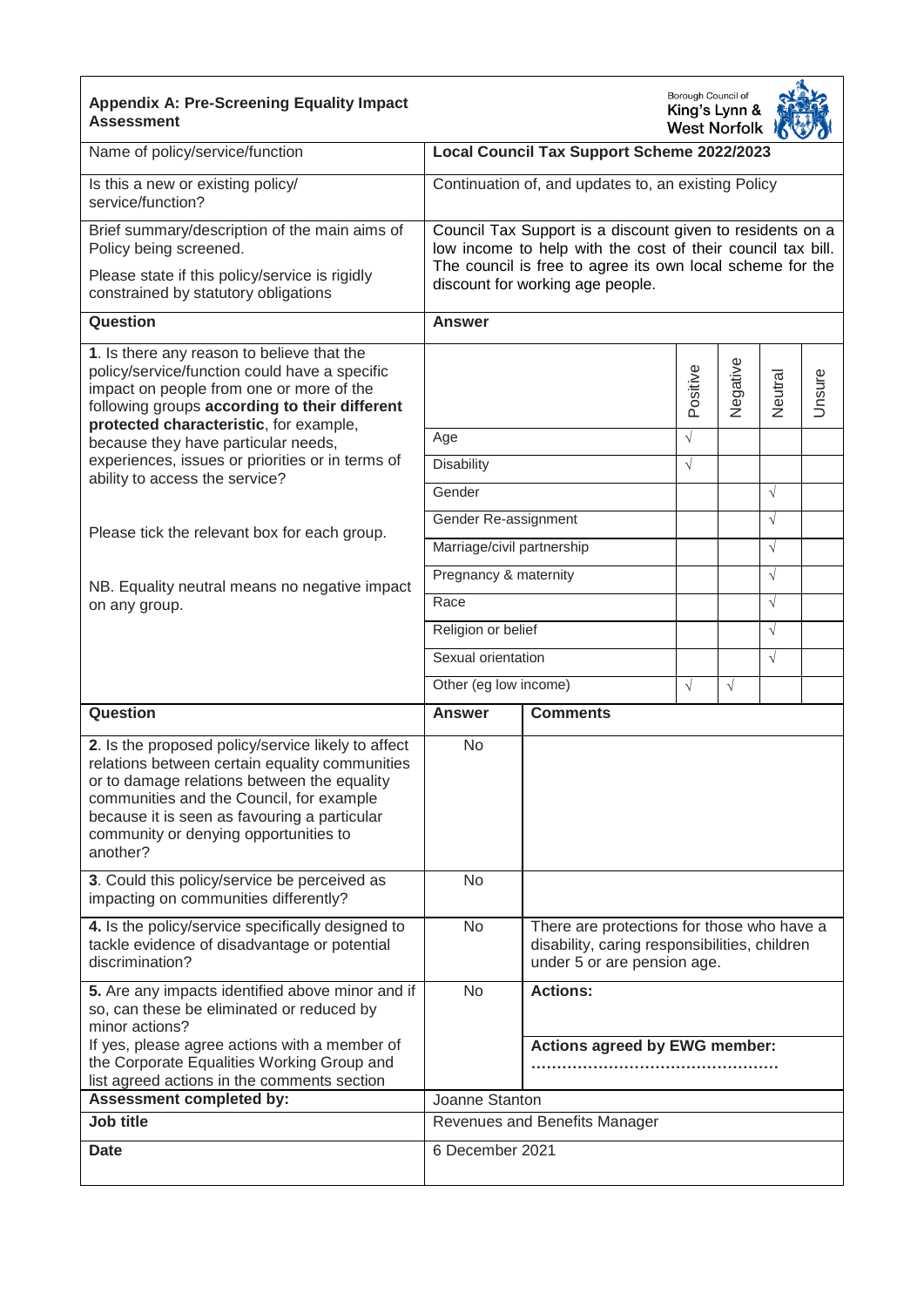# **Appendix B: Principles of the Current CTS Scheme**

Our current CTS scheme assesses people's income against an allowed amount, called an 'applicable amount'. If their income is less than the applicable amount they receive full CTS, subject to a 25% contribution if they are working age and not in a protected group. If it is more than the applicable amount their CTS is reduced by 20p for every extra £1.

## Our current CTS Scheme Principle:

An equal cut is made to everyone apart from those in a protected group.

The key points are:

- Working Age people have their CTS calculated based on 75% of their weekly CTS bill (to be increased to 84% from 2022/2023)
- A weekly £10 deduction is made for each non-dependent regardless of their income
- The maximum amount of Capital allowed is £6,000
- No Tariff Income is assumed for capital under £6,000
- Self Employed people are assumed to have an income of at least the minimum wage (NB this is currently suspended for the 2021/2022 CTS Scheme)
- There is no Second Adult Rebate

To fulfil the requirement to consider vulnerable groups, CTS will be paid based on the national, more generous scheme for the following groups**:** 

- Those who have reached the qualifying age for State Pension Credit (under central government rules)
- Households with at least one child under the age of 5
- Those entitled to the Disability Premium, the Disabled Child Premium or the Carer Premium as part of their needs calculation
- Those in receipt of Carer's Allowance, Attendance Allowance or Constant Attendance Allowance
- Those receiving Working Tax Credit including a disability element
- Those in the Employment and Support Allowance Support group
- Those in receipt of Disability Living Allowance or Personal Independence Payment
- Those in receipt of Carer's Allowance

The CTS scheme also includes incentives to find work. People are allowed to keep an extra £10 (above the national limit) before their CTS is affected. This is known as a disregard and the amounts are:

| • Single              | £15 |
|-----------------------|-----|
| • Couple              | £20 |
| • Disabled or a Carer | £30 |
| • Lone Parent         | £35 |

#### We also have a local income disregard as below:

War Pensions will be fully disregarded in the income calculation

General CTS Scheme Rules

 In all other areas the CTS Scheme rules will follow the rules for working age Housing Benefit claims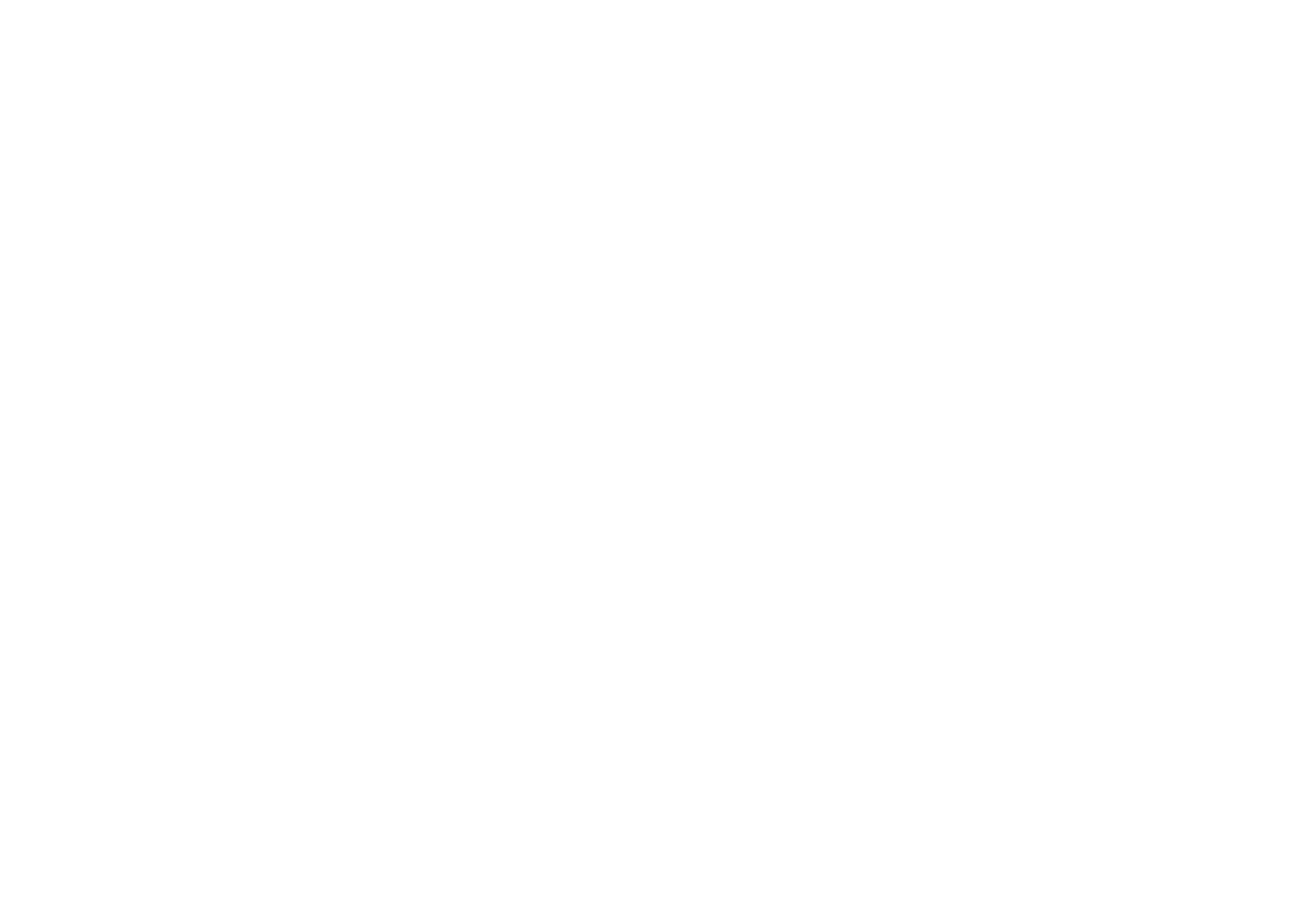# **Appendix C – Cost of increasing maximum limit for CTS**

The table below shows the estimated cost of increasing the maximum CTS limit across several options. The overall additional cost is shown, and the cost to each of the Precepting authorities is then calculated. The additional cost is equivalent to the amount of extra CTS people would receive.

| <b>CHANGE TO MAXIMUM CTS LIMITS (CURRENTLY 75%)</b> |   |            |  |               |  |                          |  |            |              |                |    |           |
|-----------------------------------------------------|---|------------|--|---------------|--|--------------------------|--|------------|--------------|----------------|----|-----------|
|                                                     |   |            |  |               |  |                          |  |            |              |                |    |           |
| <b>Maximum CTS</b>                                  |   |            |  | 100%          |  | 90%                      |  | <b>85%</b> |              | 84%            |    | 80%       |
| Total CTS Before @ 75%                              |   |            |  | £5,187,615    |  | £ $5,187,615$            |  | £5,187,615 |              | £5,177,248   £ |    | 5,187,615 |
| <b>Total CTS After</b>                              |   |            |  | £5.666.790    |  | £ 5,470,796   £5,374,152 |  |            |              | £5,343,520 £   |    | 5,278,613 |
| Change - additional cost                            |   |            |  | £ $479,174$ £ |  | 283,181 £ 186,537        |  |            | $\mathbf{f}$ | $166,272$ £    |    | 90,998    |
|                                                     |   |            |  |               |  |                          |  |            |              |                |    |           |
| Shares 21/22:                                       |   |            |  |               |  |                          |  |            |              |                |    |           |
| <b>Norfolk County Council</b>                       |   | 75.41% £   |  | 361,345 $E$   |  | $213,546$ £              |  | 140,667    | £            | $125,386$ £    |    | 68,622    |
| Police and Crime Commissioner                       |   | 14.23% £   |  | 68,187 $E$    |  | 40,297 $E$               |  | 26,544     | £            | 23,661         | Ι£ | 12,949    |
| <b>BCKLWN</b>                                       |   | $6.91\%$ £ |  | $33,111$ £    |  | $19,568$ £               |  | 12,890     | I£.          | $11,489$ $E$   |    | 6,288     |
| Parishes                                            |   | 3.45% $E$  |  | 16,532 $E$    |  | $9,770$ £                |  | 6,436      | Ι£           | 5,736 $E$      |    | 3,139     |
|                                                     |   |            |  | £ 479,174 $E$ |  | $283,181$ £              |  | 186,537    | £            | 166,272        |    | 90,998    |
|                                                     |   |            |  |               |  |                          |  |            |              |                |    |           |
| Taxbase - Additional Reduction in                   |   |            |  |               |  |                          |  |            |              |                |    |           |
| Band D properties                                   | £ | 1,953.22   |  | 245.3         |  | 145.0                    |  | 95.5       |              | 85.1           |    | 46.6      |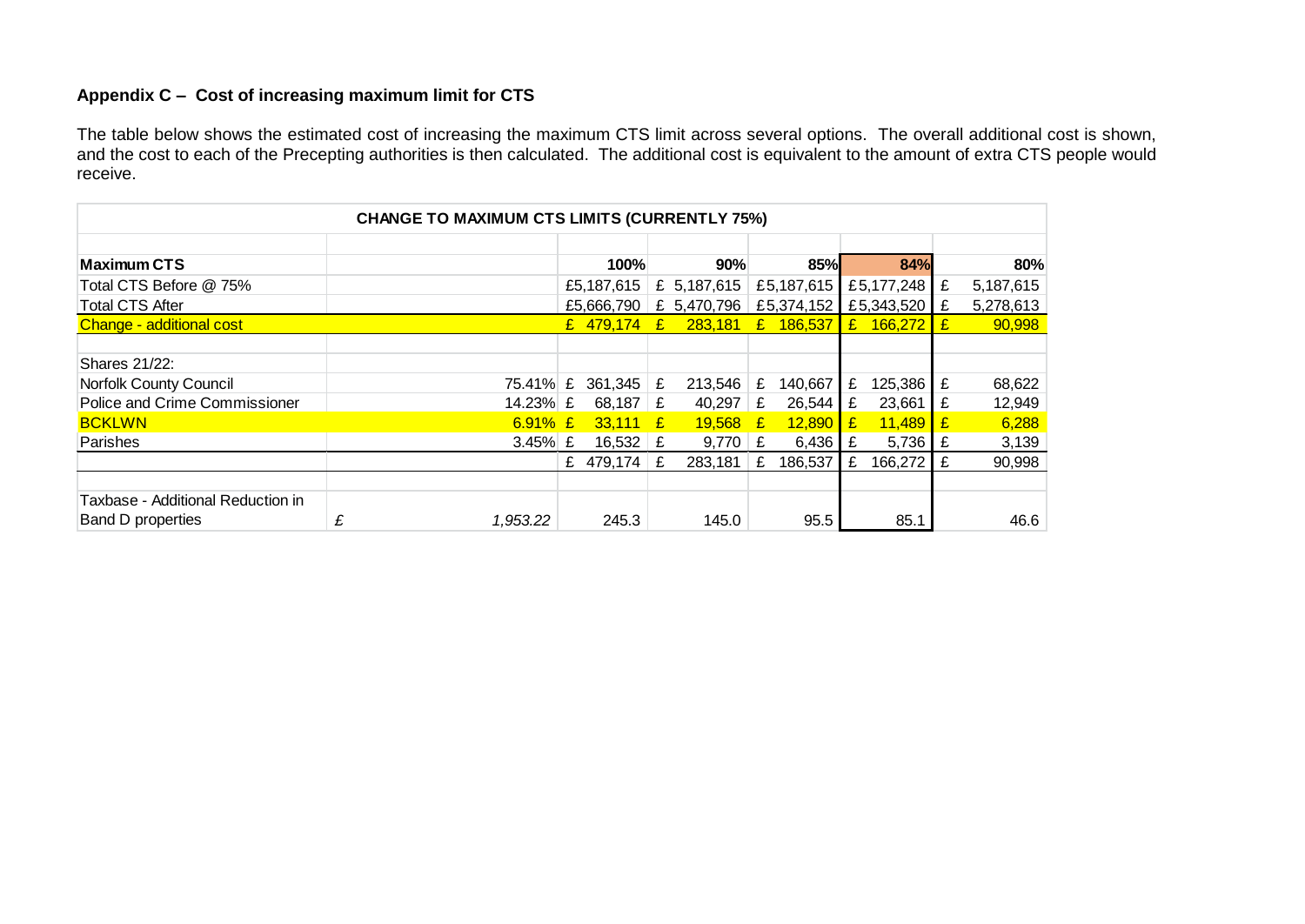## **Appendix D – Analysis of Protected Groups**

The tables below analyse the total cost of CTS paid to working age people in a protected group. These have their CTS calculated based on the more generous Pension Age CTS rules, and do not have restriction on the maximum CTS we can pay.

The tables show the impact of introducing a maximum CTS limit of 75% or 84% for this group. It decreases the cost of the CTS scheme, but this is additional council tax these groups would have to pay.

| <b>REDUCE PROTECTED GROUPS TO 75% MAXIMUM CTS</b>     |            |        |   |                   |              |                |        |           |        |  |
|-------------------------------------------------------|------------|--------|---|-------------------|--------------|----------------|--------|-----------|--------|--|
|                                                       | Claims on  | % of   |   | <b>Total Cost</b> | Total Cost @ |                |        |           |        |  |
| <b>Working Age - Protected Group</b>                  | 21/09/2021 | claims |   | @ 100%            |              | 75%            | Change |           | %      |  |
| Attendance Allowance                                  | 2          | $0\%$  | £ | 1,515             | £            | 858            | -£     | 657       | $-43%$ |  |
| <b>Carers Allowance</b>                               | 74         | 2%     | £ | 89,961            | £            | 64,406         | -£     | 25,554    | $-28%$ |  |
| Constance Attendance Allowance                        | ۰          | $0\%$  | £ | 109               | £            | 80             | -£     | 29        | $-27%$ |  |
| Carer Premium                                         | 129        | 3%     | £ | 127,036           | £            | 92,118         | -£     | 34,917    | $-27%$ |  |
| Child under 5                                         | 940        | 25%    | £ | 874,761           | £            | 618,800        | -£     | 255,961   | $-29%$ |  |
| Disabled Child Premium                                | 4          | $0\%$  | £ | 4,528             | £            | 3,089          | -£     | 1,439     | $-32%$ |  |
| <b>Disabled Premium</b>                               | 16         | $0\%$  | £ | 20,190            | £            | 15,227         | -£     | 4,964     | $-25%$ |  |
| <b>Disability Living Allowance</b>                    | 322        | 8%     | £ | 340,889           | £            | 248,364        | -£     | 92,525    | $-27%$ |  |
| <b>Employment and Support Allowance Support Group</b> | 533        | 14%    | £ | 584,082           | £            | 432,937        | -£     | 151,144   | $-26%$ |  |
| Other                                                 | 146        | 4%     | £ | 151,414           | £            | 112,259        | -£     | 39,155    | $-26%$ |  |
| Personal Independence Payment                         | 1,626      | 43%    | £ | 1,853,466         | £            | 1,377,354      | -£     | 476,112   | $-26%$ |  |
| Working Tax Credit - Disabled                         | 1          | $0\%$  | £ | 1,329             | £            | 966            | -£     | 363       | $-27%$ |  |
| <b>Total Working Age in Protected Groups</b>          | 3,793      | 100%   |   | £ 4,049,279       | £            | 2,966,459      | l-£    | 1,082,821 | $-27%$ |  |
|                                                       |            |        |   |                   |              |                |        |           |        |  |
| <b>Protected Groups</b>                               | 3,793      | 66%    |   | £ 4,049,279       | £            | 2,966,458      | l-£    | 1,082,821 | $-27%$ |  |
| Not Protected Groups                                  | 1,959      |        |   | 34% £ 1,167,720   | £            | 1,169,657      | £      | 1,937     | 0%     |  |
| <b>Total</b>                                          | 5,752      |        |   | 100% £ 5,216,999  | £            | 4,136,116 $-E$ |        | 1,080,884 | $-21%$ |  |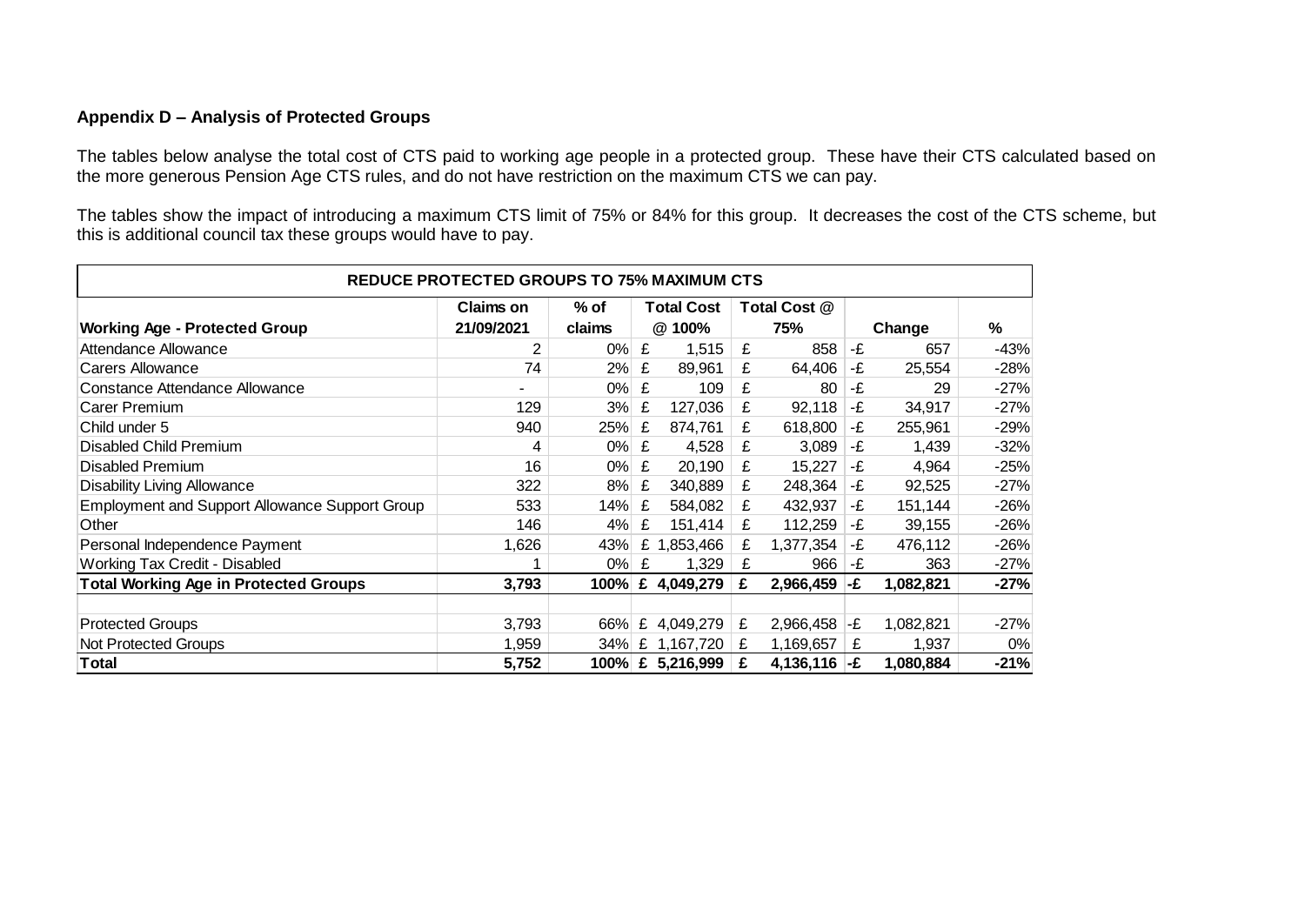| <b>REDUCE PROTECTED GROUPS TO 84% MAXIMUM CTS</b>     |                |        |                   |                  |   |                |        |         |        |  |  |
|-------------------------------------------------------|----------------|--------|-------------------|------------------|---|----------------|--------|---------|--------|--|--|
|                                                       | Claims on      | % of   | <b>Total Cost</b> |                  |   | Total Cost @   |        |         |        |  |  |
| <b>Working Age - Protected Group</b>                  | 10/11/2021     | claims |                   | @ 100%           |   | 84%            | Change |         | %      |  |  |
| Attendance Allowance                                  | $\overline{2}$ | 0%     | £                 | 1,773            | £ | 1,352          | -£     | 421     | $-24%$ |  |  |
| Carers Allowance                                      | 75             | 2%     | £                 | 89,488           | £ | 73,126         | -£     | 16,362  | $-18%$ |  |  |
| Constance Attendance Allowance                        |                | $0\%$  | £                 | 109              | £ | 90             | -£     | 19      | $-17%$ |  |  |
| Carer Premium                                         | 132            | 3%     | £                 | 137,589          | £ | 113,546        | -£     | 24,043  | $-17%$ |  |  |
| Child under 5                                         | 937            | 25%    | £                 | 857,527          | £ | 694,156        | -£     | 163,371 | $-19%$ |  |  |
| Disabled Child Premium                                | 3              | 0%     | £                 | 3,703            | £ | 2,637          | -£     | 1,066   | $-29%$ |  |  |
| <b>Disabled Premium</b>                               | 16             | 0%     | £                 | 18,789           | £ | 15,737         | -£     | 3,052   | $-16%$ |  |  |
| <b>Disability Living Allowance</b>                    | 321            | 8%     | £                 | 339,078          | £ | 278,355        | -£     | 60,723  | $-18%$ |  |  |
| <b>Employment and Support Allowance Support Group</b> | 528            | 14%    | £                 | 579,042          | £ | 482,963        | -£     | 96,079  | $-17%$ |  |  |
| Other                                                 | 143            | 4%     | £                 | 146,972          | £ | 123,137        | -£     | 23,835  | $-16%$ |  |  |
| Personal Independence Payment                         | 1,620          | 43%    |                   | £ 1,846,473      | £ | 1,541,569      | -£     | 304,904 | $-17%$ |  |  |
| Working Tax Credit - Disabled                         | 1              | 0%     | £                 | 1,340            | £ | 1,088          | -£     | 252     | $-19%$ |  |  |
| <b>Total Working Age in Protected Groups</b>          | 3,778          | 100%   | £                 | 4,021,883        | £ | 3,327,756      | l-£    | 694,127 | $-17%$ |  |  |
|                                                       |                |        |                   |                  |   |                |        |         |        |  |  |
| <b>Protected Groups</b>                               | 3,778          | 66%    |                   | £ 4,021,883      | £ | 3,327,756      | l-£    | 694,127 | $-17%$ |  |  |
| Not Protected Groups                                  | 1,962          |        |                   | 34% £ 1,150,650  | £ | 1,153,762      | £      | 3,112   | 0%     |  |  |
| Total                                                 | 5,740          |        |                   | 100% £ 5,172,533 | £ | 4,481,518 $-E$ |        | 691,015 | $-13%$ |  |  |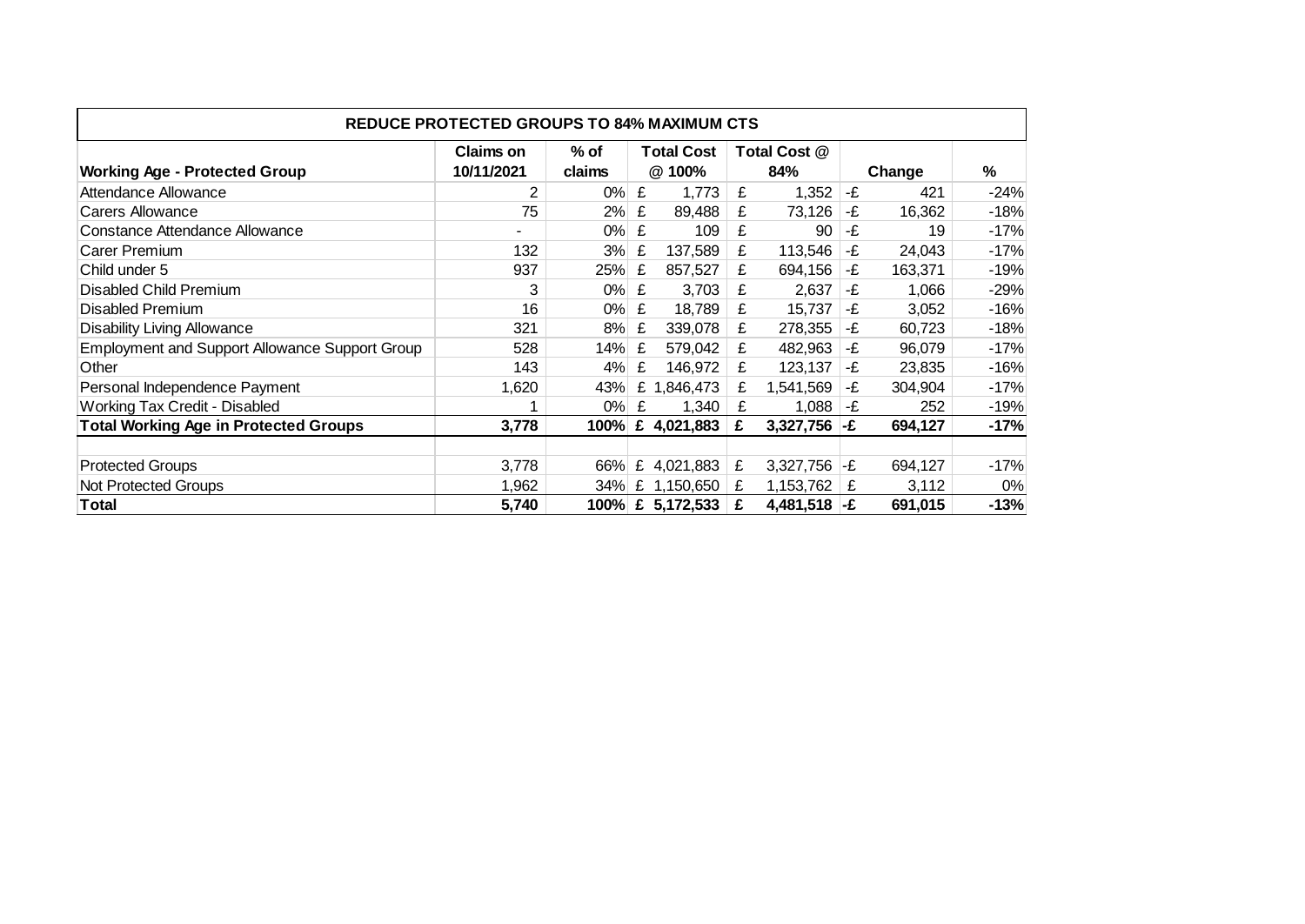# **Appendix E: Council Tax Support 2022/2023 Consultation Responses**

| <b>Question</b>    | <b>Responses</b> |           |              |       | <b>Comments/Alternatives</b>                                               |
|--------------------|------------------|-----------|--------------|-------|----------------------------------------------------------------------------|
|                    |                  |           |              |       | Keeping it the same                                                        |
| Should we keep     | <b>Yes</b>       | <b>No</b> | Don't        | Total |                                                                            |
| the current        |                  |           | Know /       |       | I think it should continue as it is                                        |
| <b>Council Tax</b> |                  |           | <b>Blank</b> |       |                                                                            |
| Support scheme?    | 8                | 5         |              | 14    | With inflation increasing I think the changes are reasonable and should be |
|                    | 57%              | 36%       | 7%           |       | applied.                                                                   |
|                    |                  |           |              |       |                                                                            |
|                    |                  |           |              |       | agree that in as a result of the pandemic and significant rising cost of   |
|                    |                  |           |              |       | living then a more generous scheme is justified and appropriate.           |
|                    |                  |           |              |       |                                                                            |
|                    |                  |           |              |       |                                                                            |
| Do you agree       |                  |           |              |       |                                                                            |
| with the change    | <b>Yes</b>       | <b>No</b> | Don't        | Total |                                                                            |
| to the scheme      |                  |           | Know /       |       |                                                                            |
| (raising the       |                  |           | <b>Blank</b> |       |                                                                            |
| maximum weekly     | 9                | 5         | 0            | 14    |                                                                            |
| council tax from   | 64%              | 36%       | 0%           |       |                                                                            |
| 75% to 84%)?       |                  |           |              |       |                                                                            |
|                    |                  |           |              |       |                                                                            |
| Should we not      | <b>Yes</b>       | <b>No</b> | Don't        | Total |                                                                            |
| make the           |                  |           | Know /       |       |                                                                            |
| changes so there   |                  |           | <b>Blank</b> |       |                                                                            |
| is no extra cost?  | 5                | 9         | 0            | 14    |                                                                            |
|                    | 36%              | 64%       | 0%           |       |                                                                            |
|                    |                  |           |              |       |                                                                            |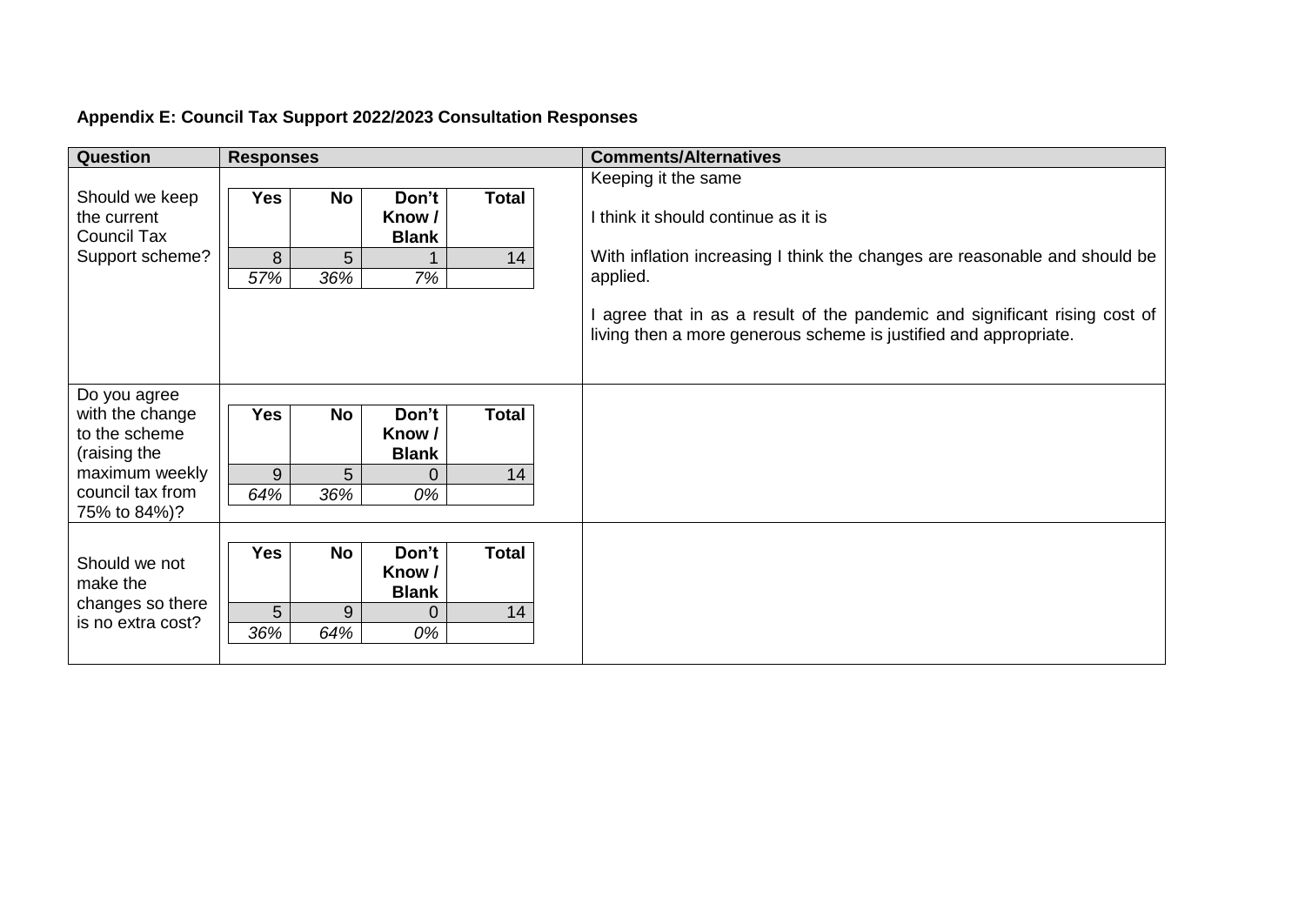| Should we<br>change the CTS<br>scheme and<br>meet additional<br>costs from raising |                                                                                                                                                                                                                                                                                                                                                                                            |           |                                 |              |                                                                                                   |                                                                                 |                                   | As a large employer the council should lead a campaign to increase the |  |
|------------------------------------------------------------------------------------|--------------------------------------------------------------------------------------------------------------------------------------------------------------------------------------------------------------------------------------------------------------------------------------------------------------------------------------------------------------------------------------------|-----------|---------------------------------|--------------|---------------------------------------------------------------------------------------------------|---------------------------------------------------------------------------------|-----------------------------------|------------------------------------------------------------------------|--|
|                                                                                    | <b>Yes</b>                                                                                                                                                                                                                                                                                                                                                                                 | <b>No</b> | Don't<br>Know /<br><b>Blank</b> | <b>Total</b> | hourly rate of pay of lower paid workers, they are the people whose work is<br>usually essential. |                                                                                 |                                   |                                                                        |  |
|                                                                                    | $\overline{5}$                                                                                                                                                                                                                                                                                                                                                                             | 9         | 0                               | 14           |                                                                                                   |                                                                                 |                                   |                                                                        |  |
| council tax?                                                                       | 36%                                                                                                                                                                                                                                                                                                                                                                                        | 64%       | 0%                              |              |                                                                                                   |                                                                                 |                                   |                                                                        |  |
| Should we                                                                          |                                                                                                                                                                                                                                                                                                                                                                                            |           |                                 |              |                                                                                                   | If council tax charges increase to cover this surely it is defeating the object |                                   |                                                                        |  |
| change the CTS                                                                     | Don't<br><b>Total</b><br><b>Yes</b><br><b>No</b>                                                                                                                                                                                                                                                                                                                                           |           |                                 |              |                                                                                                   | and the extra percentage will not show in bills. Everybody has undergone        |                                   |                                                                        |  |
| scheme and                                                                         |                                                                                                                                                                                                                                                                                                                                                                                            |           | Know /                          |              | hardship throughout covid not just families in receipt of council tax support                     |                                                                                 |                                   |                                                                        |  |
| meet additional                                                                    | who did receive extra help during the pandemic<br><b>Blank</b>                                                                                                                                                                                                                                                                                                                             |           |                                 |              |                                                                                                   |                                                                                 |                                   |                                                                        |  |
| costs from                                                                         | 3                                                                                                                                                                                                                                                                                                                                                                                          | 9         | $\overline{2}$                  | 14           |                                                                                                   |                                                                                 |                                   |                                                                        |  |
| savings                                                                            | 21%                                                                                                                                                                                                                                                                                                                                                                                        | 64%       | 14%                             |              |                                                                                                   |                                                                                 |                                   |                                                                        |  |
| elsewhere?                                                                         |                                                                                                                                                                                                                                                                                                                                                                                            |           |                                 |              |                                                                                                   |                                                                                 |                                   |                                                                        |  |
| Options ranked<br>by preference                                                    | <b>Preferences</b>                                                                                                                                                                                                                                                                                                                                                                         |           |                                 |              |                                                                                                   |                                                                                 |                                   |                                                                        |  |
|                                                                                    |                                                                                                                                                                                                                                                                                                                                                                                            |           |                                 |              | <b>First</b><br><b>Preference</b>                                                                 | <b>Second</b><br><b>Preference</b>                                              | <b>Third</b><br><b>Preference</b> |                                                                        |  |
|                                                                                    | Should we not make the changes so there<br>is no extra cost?                                                                                                                                                                                                                                                                                                                               |           |                                 |              | 5                                                                                                 | 3                                                                               | 5                                 |                                                                        |  |
|                                                                                    | Should we change the CTS and meet<br>additional costs from raising council tax?                                                                                                                                                                                                                                                                                                            |           |                                 |              | 6                                                                                                 | $\overline{2}$                                                                  | 5                                 |                                                                        |  |
|                                                                                    | Should we not change the CTS and meet<br>additional costs from savings elsewhere?                                                                                                                                                                                                                                                                                                          |           |                                 |              | $\mathbf{3}$                                                                                      | 9                                                                               | $\overline{2}$                    |                                                                        |  |
|                                                                                    | <b>Total</b>                                                                                                                                                                                                                                                                                                                                                                               |           |                                 |              | 14                                                                                                | 14                                                                              | 14                                |                                                                        |  |
| Any other<br>comments                                                              | Do not make the assumption that self employed people earn at least the minimum wage, far too often this is not the case<br>Council tax is a big expense for everybody and any help provided should be given to those in need.<br>I don't think there are many different options but I know it is the biggest monthly expense I have.<br>The response from Norfolk County Council is below: |           |                                 |              |                                                                                                   |                                                                                 |                                   |                                                                        |  |